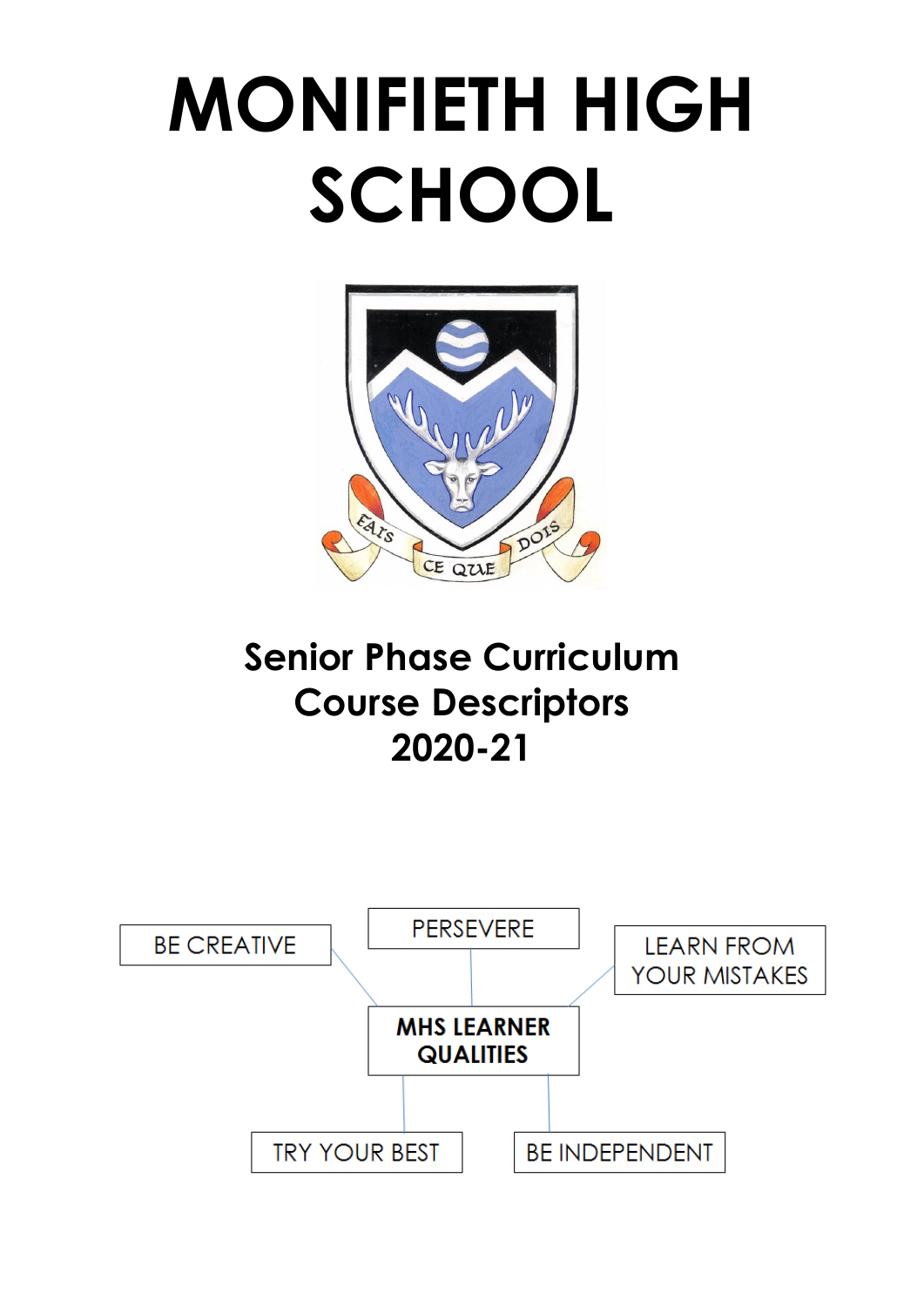# **Home Economics Faculty Rationale**

# **Broad General Education**

In S1 and S2 pupils will:

- Apply knowledge and understanding of current healthy eating advice by contributing to a healthy eating plan.
- Take part in practical food activities and prepare healthy foods to meet identified needs.
- Identify key nutrients, their sources, and functions, and demonstrate links between energy, nutrients, and health, through practical activities.
- Gain an understanding of different nutritional needs at different life stages.
- Develop an understanding of the nutritional needs of people who have different conditions and requirements.
- Gain an understanding on cleanliness, hygiene and safety and apply these principles to everyday routines, understanding their importance to health and wellbeing.
- Apply food safety principles when buying, storing, preparing, cooking, and consuming food.
- Develop and understanding of food practices and preferences influenced by factors such as food sources, finance, culture, and religion.
- Develop an awareness of the journey which foods make from source to consumer, their seasonality, their local availability, and their sustainability when preparing and cooking a variety of foods.
- Develop knowledge of nutrition and current healthy eating advice and evaluate the information on food packaging before making informed choices when preparing and cooking healthy dishes.
- Understand how advertising and the media are used to influence consumers.

In S1, pupils attend Home Economics twice a week; one theory lesson and one practical lesson. Pupils cover 3 units in S1; two food based, and one fabric based. The food-based units cover topics such as food hygiene, personal hygiene, healthy eating, the Eatwell guide and nutrients. The recipes we cover include rocky road bites, potato wedges, oat crunchies and wrap pizzas and give the pupils an introduction to the kitchens. The fabric-based unit gives pupils an introduction to the sewing room and the equipment before pupils move on to making an apron. In S2, pupils attend Home Economics twice a week; one theory lesson and one practical lesson. Pupils cover 4 units in S2; three food based, and one fabric based. The food-based units cover topics such as sustainability, food waste, farm to fork, convenience vs homemade foods and the science of foods. The recipes we cover include macaroni cheese, homemade pizza, rhubarb crumble and bruschetta. The fabric-based unit allows pupils to build on their knowledge and skills and pupils will make a washbag.

In S3, pupils will have the opportunity to pick a subject and can chose from the following: Health and Food Technology, Practical Cake Craft, Practical Cookery and Fashion and Textiles. They will attend each subject of their choice 4 times a week. For the first part of the year, pupils will work through the Level 4 Experiences and Outcomes and will move on to National 4 and 5 content after the Christmas holidays.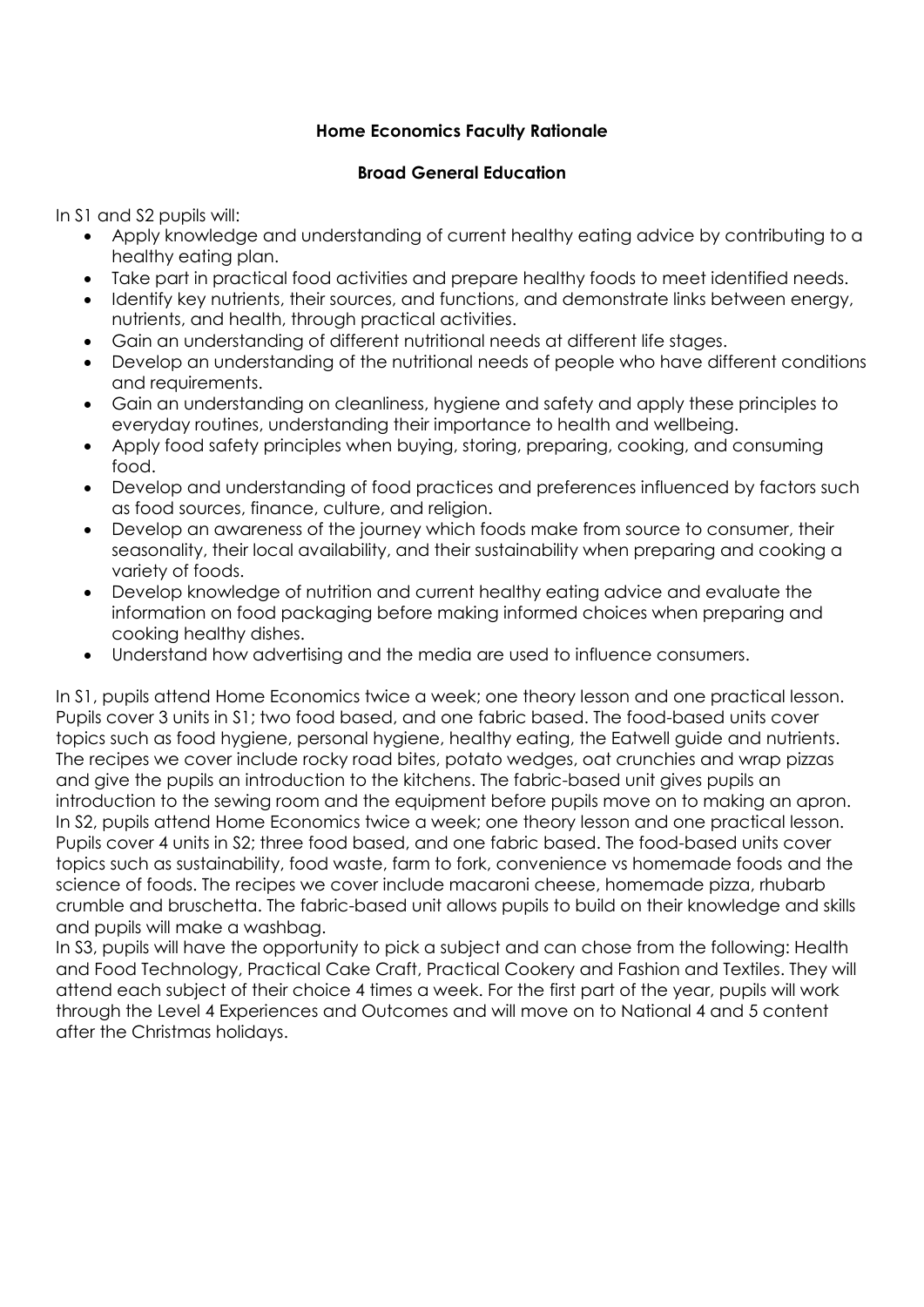# **DANCE**

#### National 5

# **Entry Requirements**

Learner would be expected to have attained the skills; knowledge and understanding required by either S1-3 Broad General Education (BGE).

# **Purpose**

- demonstrate and apply knowledge and understanding of dance
- develop a range of technical dance skills
- develop performance skills to enhance performance
- develop knowledge, understanding and appreciation of dance practice
- understand and apply knowledge of a range of choreographic skills to create a dance
- evaluate their own work and the work of others
- work imaginatively and demonstrate creativity
- co-operate, support and work with others
- consider how theatre arts can enhance a performance
- apply the principles of safe dance practice

# **Technical Skills**

This is a practical unit where learners will develop their performance skills and dance fitness for two dance style. Pupils will perform a solo dance for their assessment.

# **Choreography**

Learners will devise dance choreography for two dancers using various choreographic devices and structures.

Learners will write a choreographic review about the process they have gone through to create the choreography and analyse their strengths and development needs.

# **Course assessment**

The course assessment is made up of three components:

- Performance skills worth 35 marks
- Choreography review worth 35 marks
- Choreography design 30 worth
- Exam paper worth 30 marks

# **Homework**

Homework is an integral component of this course and will be issued on a regular basis (usually once per week). Learners will be expected to show a high level of personal initiative and motivation to complete all tasks to a high standard.

# **Other Important Notes**

Learners should be practising their dance technical skills each week out with class time. This course requires a significant amount of independent learning. Most learners are part of a dance club out with school to be at required standard of dance.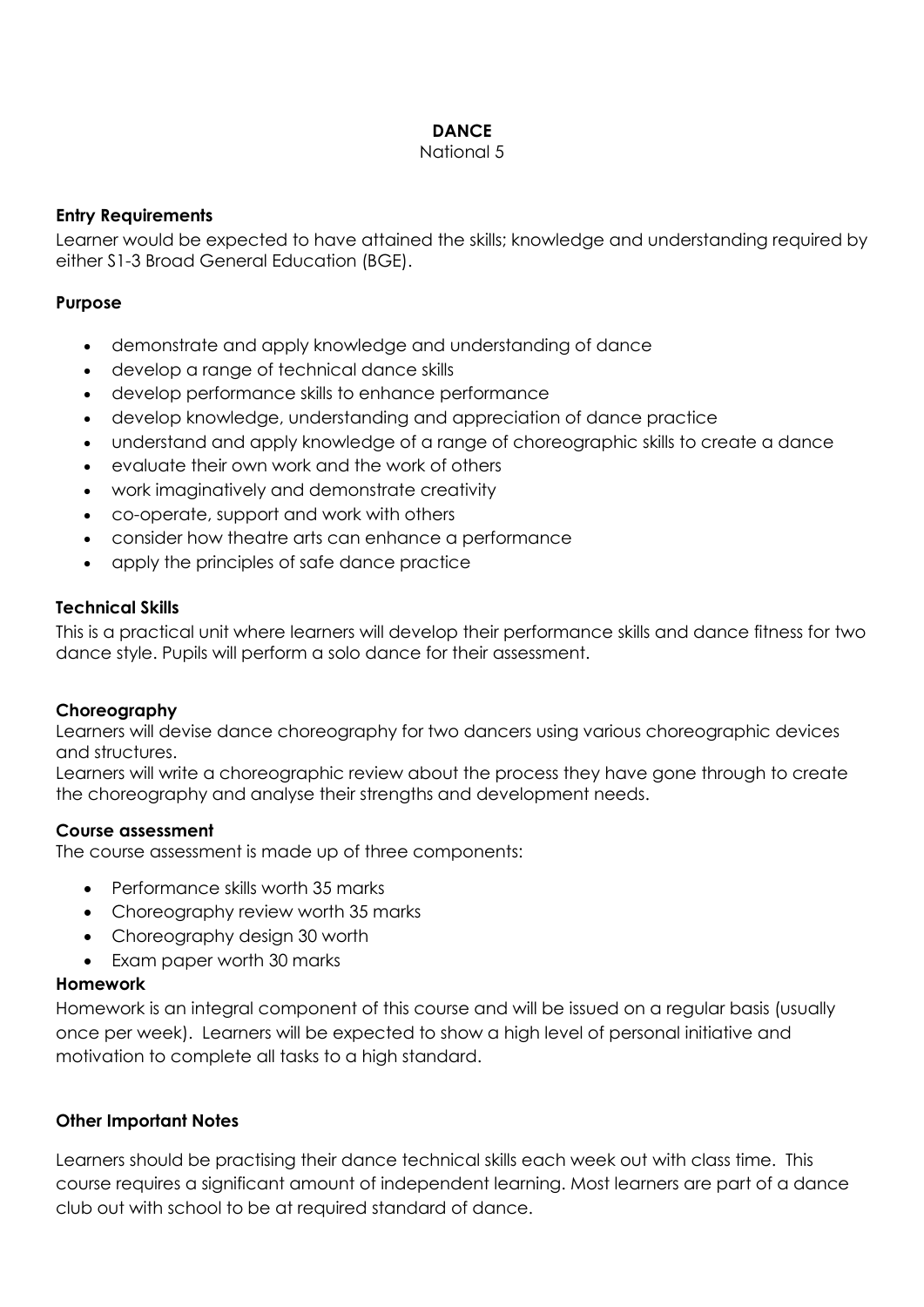# **Progression**

Learners who achieve National 5 Dance may progress to Higher Dance. Skills learned throughout the course are transferable to a variety of College and University Degree Courses as well as a number of careers which include: dancer, dance teacher and theatre & performing arts.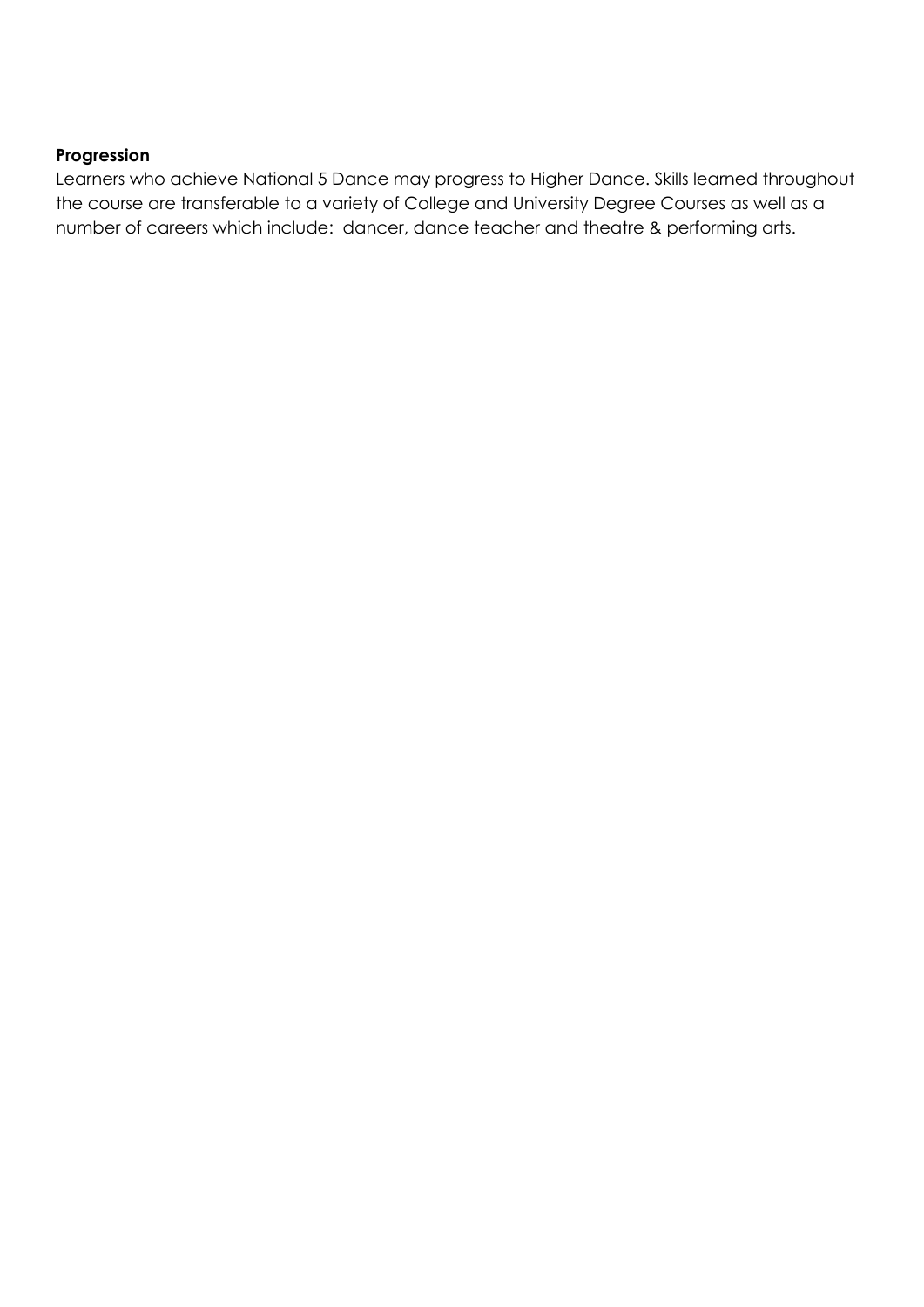# **DANCE**

#### **Higher**

# **Entry Requirements**

A pass at National 5 grade B or above.

# **Purpose**

- demonstrate and apply knowledge and understanding of dance
- develop a range of technical dance skills
- develop performance skills to enhance performance
- develop knowledge, understanding and appreciation of dance practice
- understand and apply knowledge of a range of choreographic skills to create a dance
- evaluate their own work and the work of others
- work imaginatively and demonstrate creativity
- co-operate, support and work with others
- consider how theatre arts can enhance a performance
- apply the principles of safe dance practice

# **Technical Skills**

This is a practical unit where learners will develop their performance skills and dance fitness for two dance style. Pupils will perform two technical solo dances for their assessment.

# **Choreography**

Learners will devise a dance choreography for 3 or more dancers using various choreographic devices and structures.

Learners will write a choreographic review about the process they have gone through to create the choreography and analyse their strengths and development needs.

# **Course assessment**

The course assessment is made up of three components:

- Performance skills worth 70 marks (2 dances at 35 marks each)
- Choreography review worth 35 marks
- Choreography design 35 worth

# **Homework**

Homework is an integral component of this course and will be issued on a regular basis (usually once per week). Learners will be expected to show a high level of personal initiative and motivation to complete all tasks to a high standard.

# **Other Important Notes**

Learners should be practising their dance technical skills each week out with class time. This course requires a significant amount of independent learning. Most learners are part of a dance club out with school to be at required standard of dance.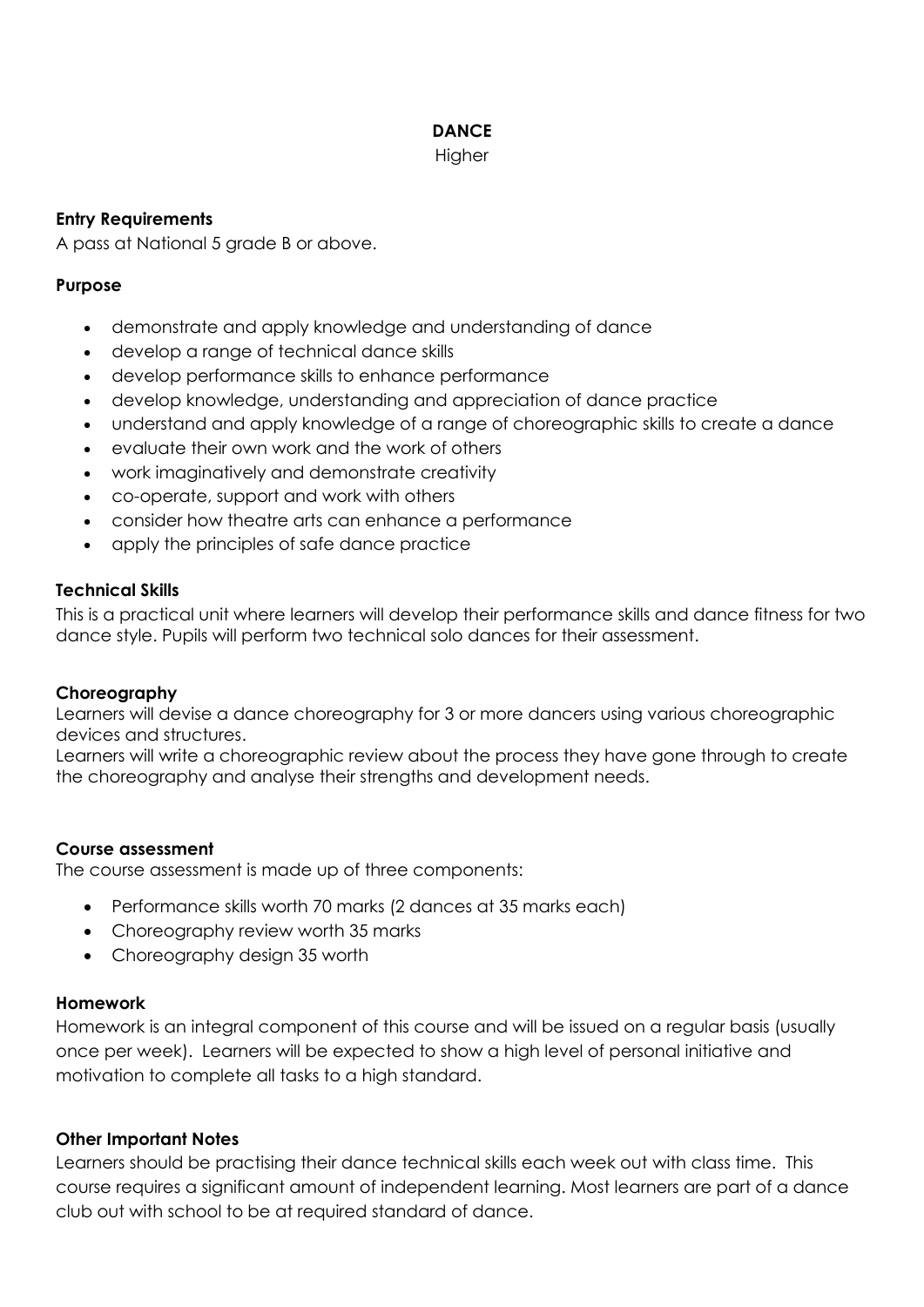# **Progression**

Learners who achieve Higher may progress to a dance leadership course. Skills learned throughout the course are transferable to a variety of College and University Degree Courses as well as a number of careers which include: dancer, dance teacher and theatre & performing arts.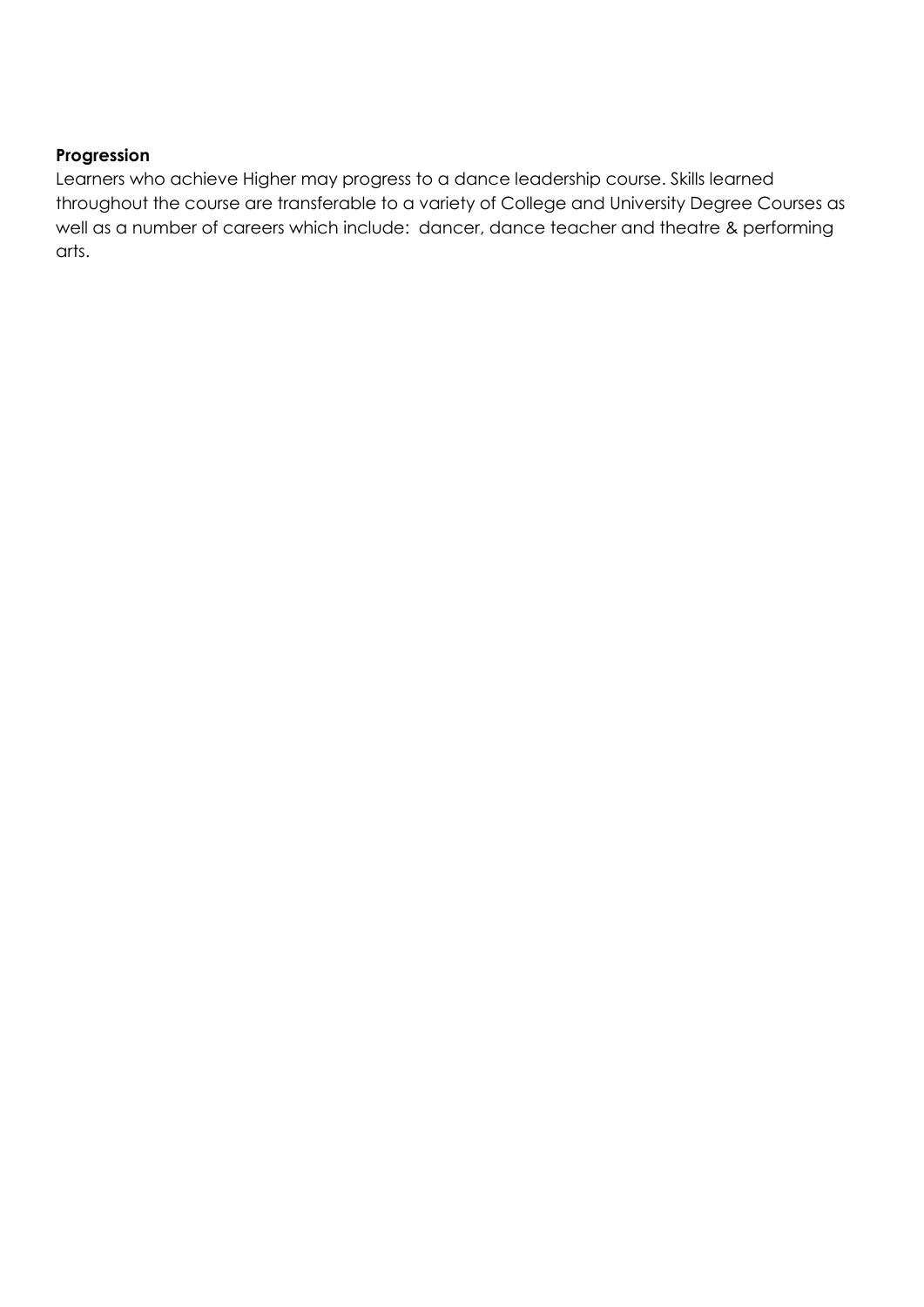# **FASHION & TEXTILES TECHNOLOGY**

National 5

#### **Entry Requirements**:

Learners would normally be expected to have attained the skills; knowledge and understanding required by either S1-3 Broad General Education and/or achieved a pass at National 4.

#### **The Content:**

There are three core units:

· Textile Technologies

- · Fashion & Textile choices and trends
- · Fashion item Development

The National 5 Fashion and Textile Technology Course enables learners to develop an understanding of textile properties, characteristics and technologies, item development, fashion/textile trends and factors that affect fashion choice. The Course particularly emphasizes the development of practical skills and textile construction techniques to make detailed fashion/textile items, to an appropriate standard of quality.

#### **Assessment**

Internal assessment will be on-going throughout the course and takes the form of a workbook and practical assessment followed by both a course assignment and a written examination.

#### **Homework:**

As this subject is predominately using creative and practical skills pupils will often be required to research suitable resources and complete creative plans at home. Pupils will also be expected to use the resources on GLOW to consolidate their learning and to use as a revision aid prior to their written assessments.

#### **Other Important Notes:**

Pupils are required to pay a fee at the beginning of the session towards the cost of textile resources used in the classroom. This is used to subsidise the cost of resources used. As a guide £25 was the fee for 2018/19 academic session.

We would strongly encourage pupils to use their own creative flair when designing and making their fashion items therefore additional fabrics and embellishments will also need to be obtained from time to time.

#### **Progression:**

Pupils who achieve national 4/5 Fashion & Textiles might progress to:

- Higher Fashion and Textile Technology
- Further Education at National Certificate or SVQ in Textile and Clothing design.
- Employment in textile related area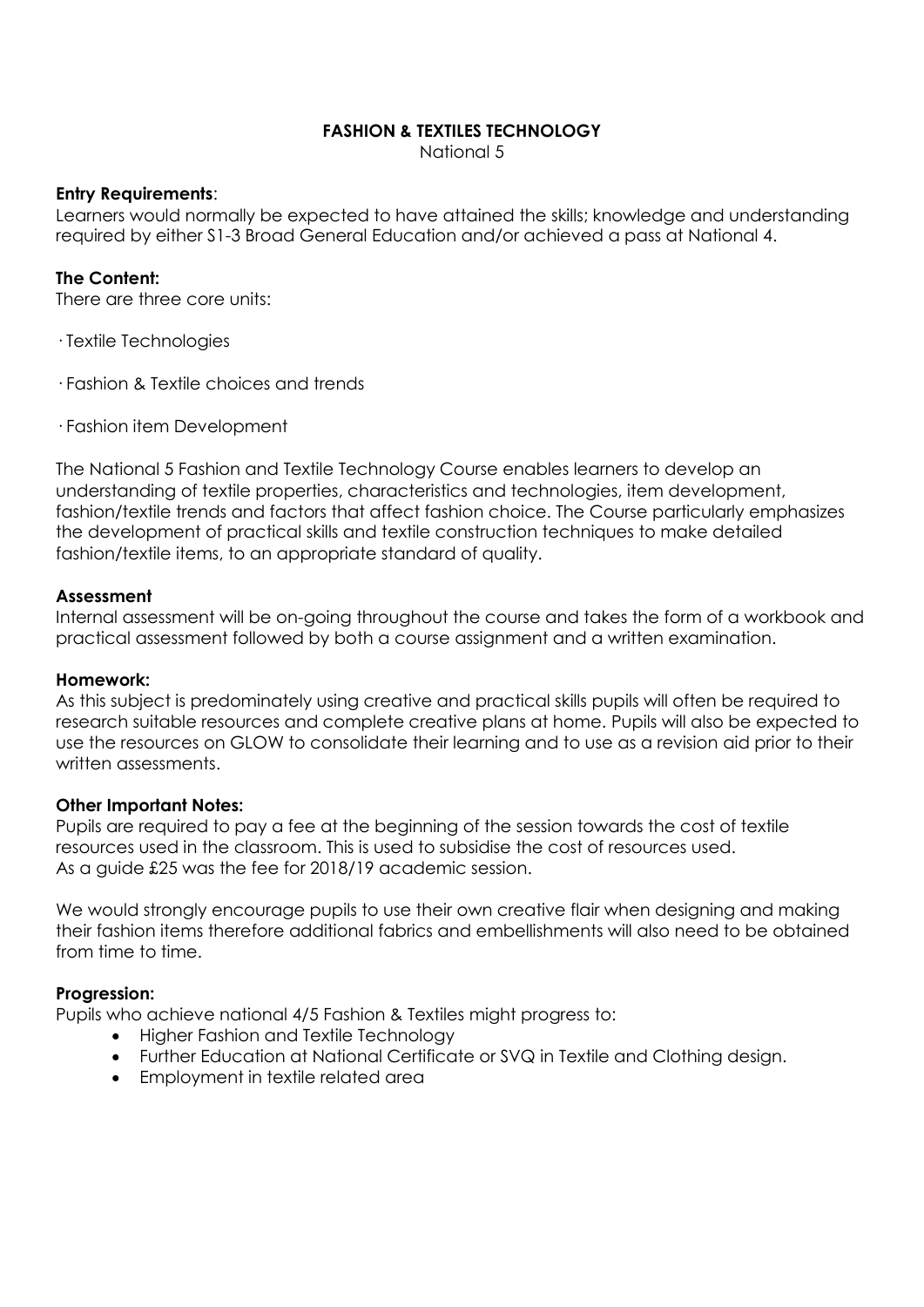#### **FASHION & TEXTILES TECHNOLOGY**

**Higher** 

#### **Entry Requirements**

- 1. National 4/5 Fashion & Textiles
- 2. National 5 in a related subject area (new starts)
- 3. National 5 English

# **The Content**

There are three core areas:

- Textile Technologies
- Fashion & Textile choices and trends
- Item Development

The Higher Fashion and Textile Technology Course enables learners to develop an understanding of how the fashion industry operates, and influences on, consumer fashion/textile choices. This course provides learners with opportunities to develop and communicate their own ideas for fashion/textile items, explore the technological process of developing fashion/textile items, and consider a range of design and construction techniques.

#### **Assessment**

Internal assessment will be on-going throughout the course and takes the form of a workbook and practical assessment. There is one component of external course assessment. Both have a final practical assignment and written examination to complete the course.

#### **Homework**

As this subject is predominately using creative and practical skills pupils will often be required to research suitable resources and complete creative plans at home. Pupils will also be expected to use the resources on GLOW to consolidate their learning and to use as a revision aid prior to their written assessments.

#### **Other Important Notes**

Pupils are required to pay a fee at the beginning of the session towards the cost of textile resources used in the classroom. This is used to subsidise the cost of resources used. As a guide £25 was the fee for 2018/19 academic session.

We would strongly encourage pupils to use their own creative flair when designing and making their fashion items therefore additional fabrics and embellishments will also need to be obtained from time to time.

#### **Progression**

Pupils who achieve Higher Fashion & Textiles may progress to:

 Further Education or Higher Education including HNC, HND or Degree courses in Clothing Design and Manufacture, Textiles and Fashion Design Management Employment in retail clothing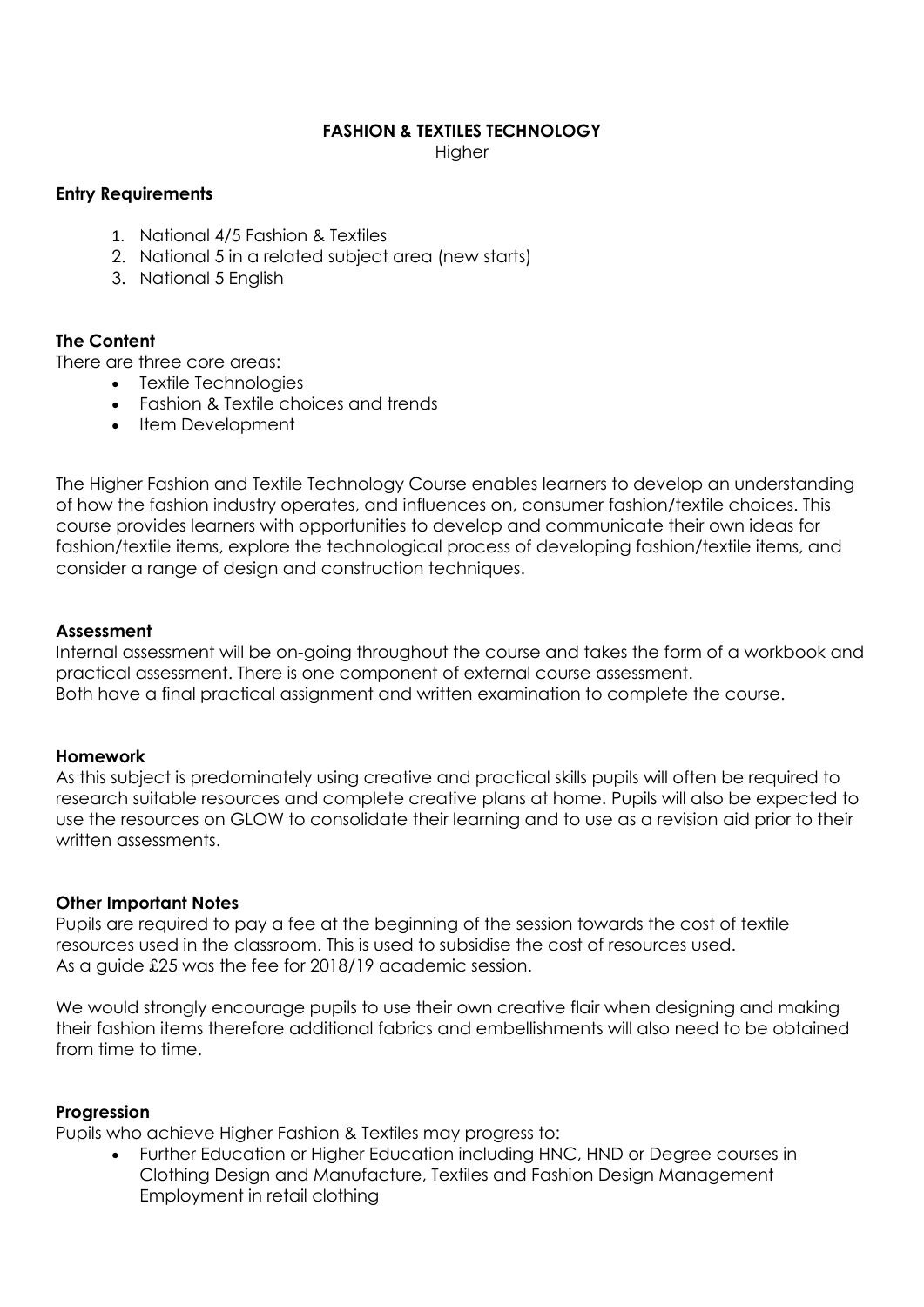#### **Assessment**

- · There is a final practical course assignment worth 70%.
- · Written examination worth 30% of the overall grade.

#### **Homework:**

As this subject is predominately using creative and practical skills pupils will often be required to research suitable resources and complete creative plans at home. Pupils are encouraged to attend study support to make use of the technological equipment.

#### **Other Important Notes:**

Pupils are required to pay £25 at the beginning of the session which contributes towards the cost of textile resources used in the classroom.

We would strongly encourage pupils to use their own creative flair when designing and making their fashion items, therefore additional fabrics and embellishments will also need to be obtained throughout the year.

#### **Progression:**

Pupils who achieve national 4/5 Fashion & Textiles might progress to: · Higher Fashion and Textile Technology

· Further Education at National Certificate or SVQ in Textile and Clothing design.

· Employment in textile related area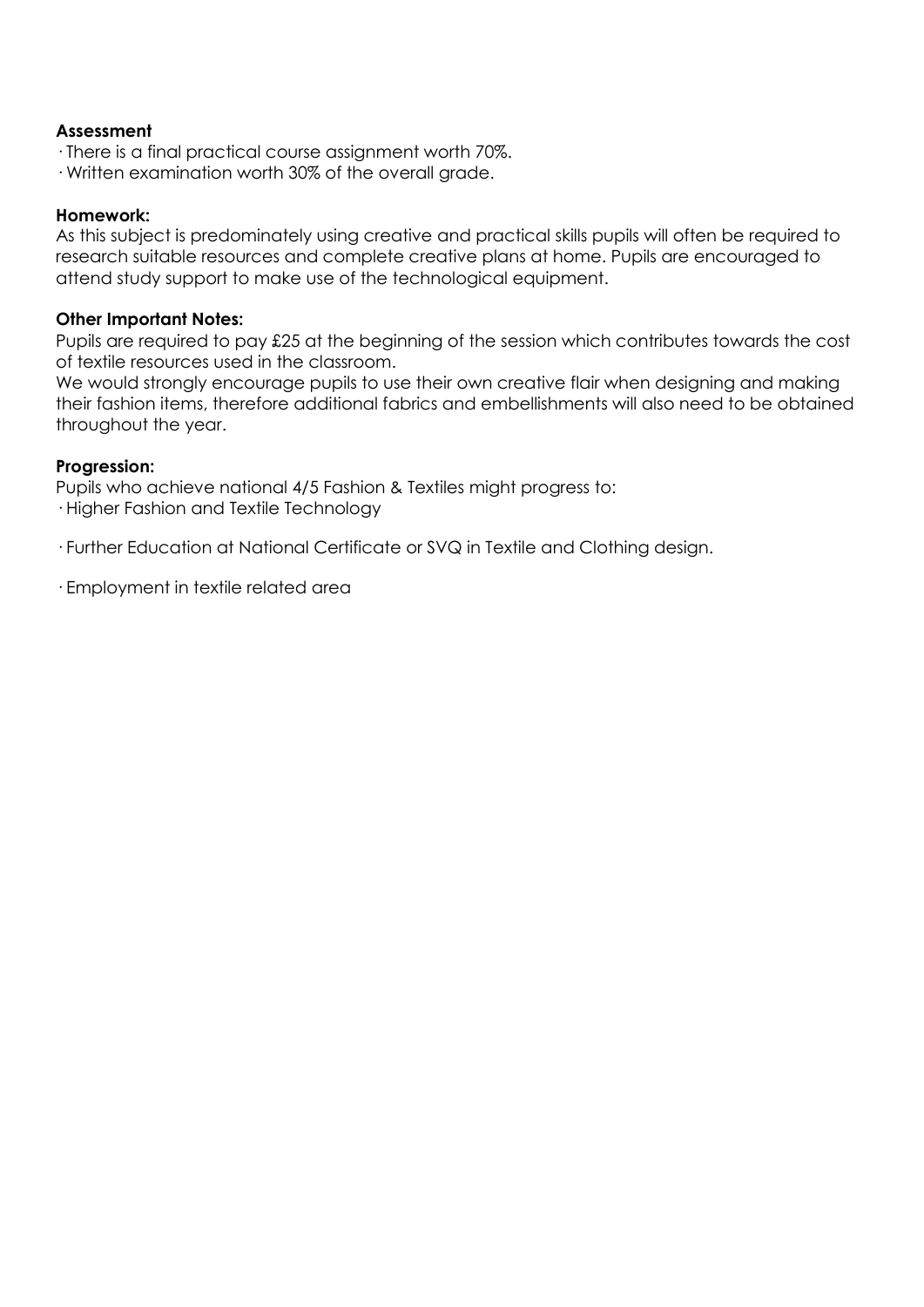#### **FASHION & TEXTILE TECHNOLOGY**

**Higher** 

#### **Entry Requirements**

1. National 4/5 Fashion & Textiles

2. National 5 in a related subject area (new starts)

3. National 5 English

# **The Content**

There are three core units:

· Textile Technologies

· Fashion & Textile choices and trends

· Fashion item Development

With a final practical assessment to complete the course.

The Higher Fashion and Textile Technology Course enables learners to develop an understanding of how the fashion industry operates, and influences on, consumer fashion/textile choices. This Course provides learners with opportunities to develop and communicate their own ideas for fashion/textile items, explore the technological process of developing fashion/textile items, and consider a range of design and construction techniques.

# **Assessment**

Internal assessment will be on-going throughout the course and takes the form of a workbook and practical assessment. There is one component of external course assessment.

· There is a final practical course assignment worth 70%.

· Written examination worth 30% of the overall grade.

#### **Homework**

As this subject is predominately using creative and practical skills pupils will often be required to research suitable resources and complete creative plans at home. Pupils are encouraged to attend study support to make use of the technological equipment.

# **Other Important Notes**

Pupils are required to pay £25 at the beginning of the session which contributes towards the cost of textile resources used in the classroom.

We would strongly encourage pupils to use their own creative flair when designing and making their fashion items, therefore additional fabrics and embellishments will also need to be obtained throughout the year.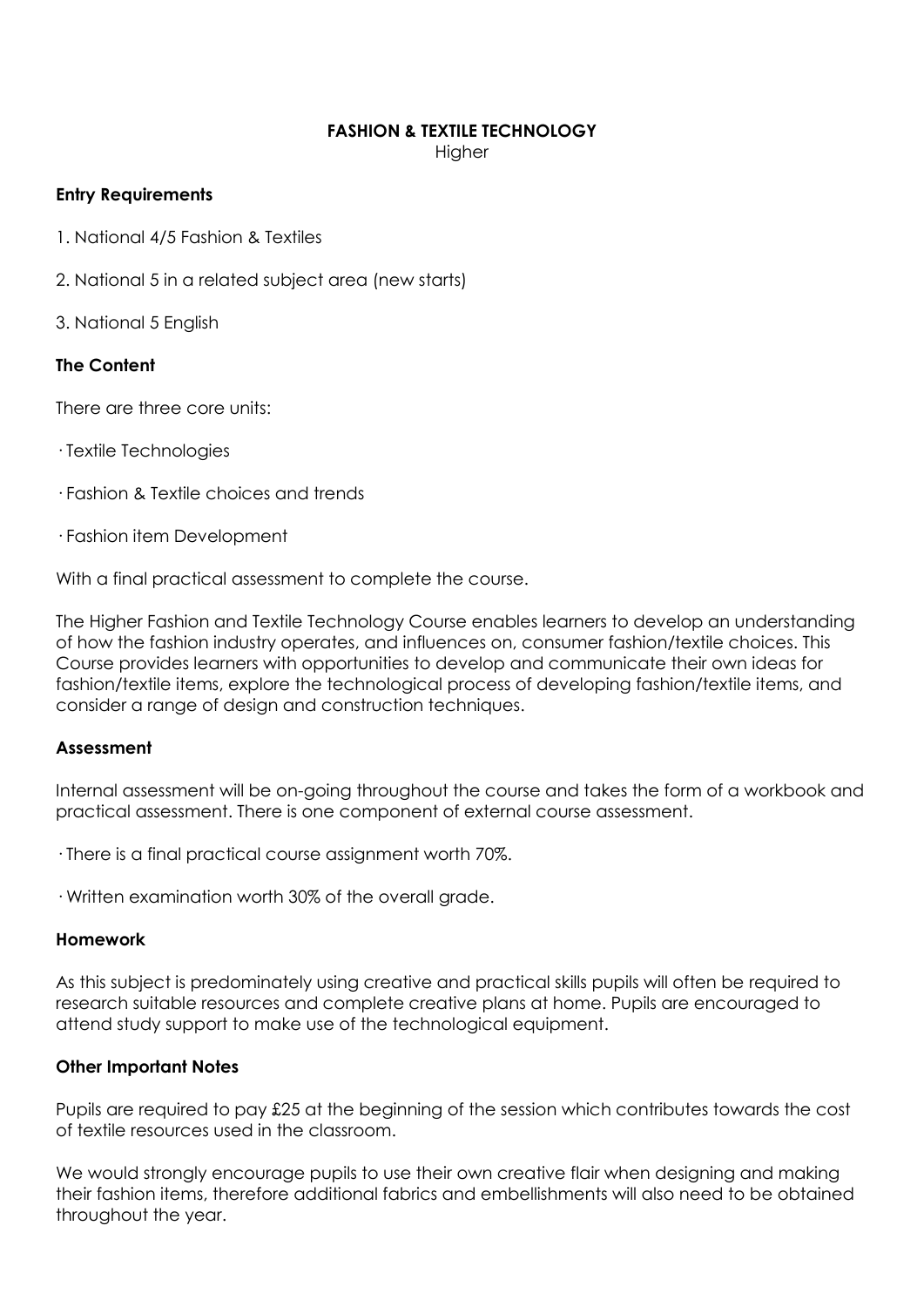#### **Progression**

Pupils who achieve Higher Fashion & Textiles may progress to:

Further Education or Higher Education including HNC, HND or Degree courses in Clothing Design and Manufacture, Textiles and Fashion Design Management

Employment in retail clothing, textile manufacturing.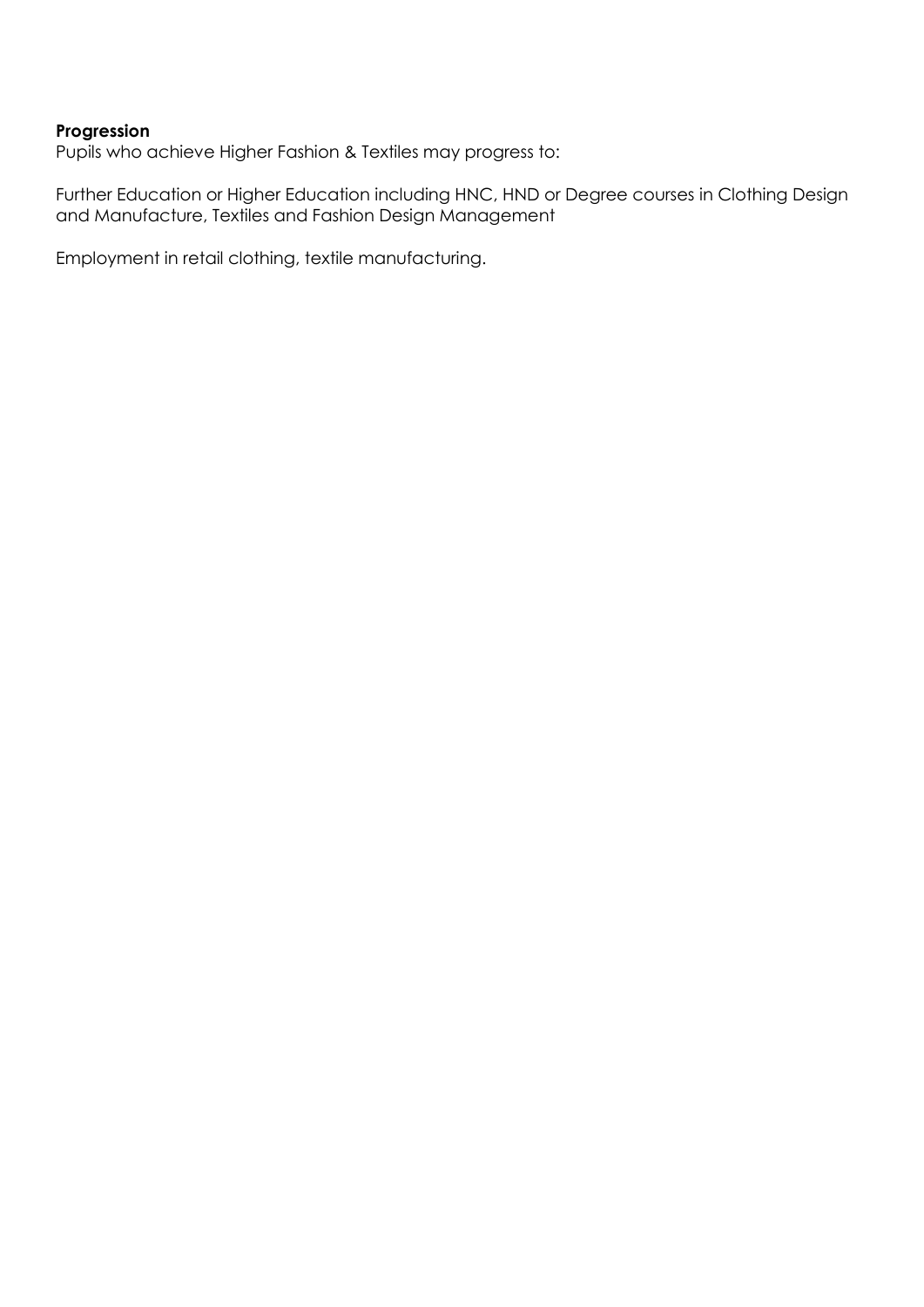# **HEALTH AND FOOD TECHNOLOGY**

National 5

#### **Entry Requirements**

Learners would normally be expected to have attained the skills; knowledge and understanding required by either S1-3 Broad General Education (BGE) and/or achieved a pass at National 4.

#### **The Content**

The National 4 / 5 course consists of four units:

Unit 1: Contemporary Food Issues

Unit 2: Food for Health

Unit 3: Food Product Development

#### **Assessment**

There is one component of external course assessment which is a course assignment:

| Total marks                | 120 marks      |
|----------------------------|----------------|
| $\cdot$ Written Assessment | 60 marks (50%) |
| $\cdot$ Course assignment  | 60 marks (50%) |

#### **Homework**

Homework is an integral component of this course and will be issued on a regular basis (usually once or twice per week). Learners will be expected to show a high level of personal initiative and should be regularly practicing and honing their practical skills at home.

#### **Progression**

Learners who achieve National 4 Health and Food Technology may progress to National 5. Those who achieve National 5 Health and Food Technology may progress to Higher. Skills learned throughout the course are transferable to a variety of College and University Degree Courses as well as a number of careers such as: Nursing, Dietetics, Home Economics teacher, Employment in Hotel and food, nutrition and health.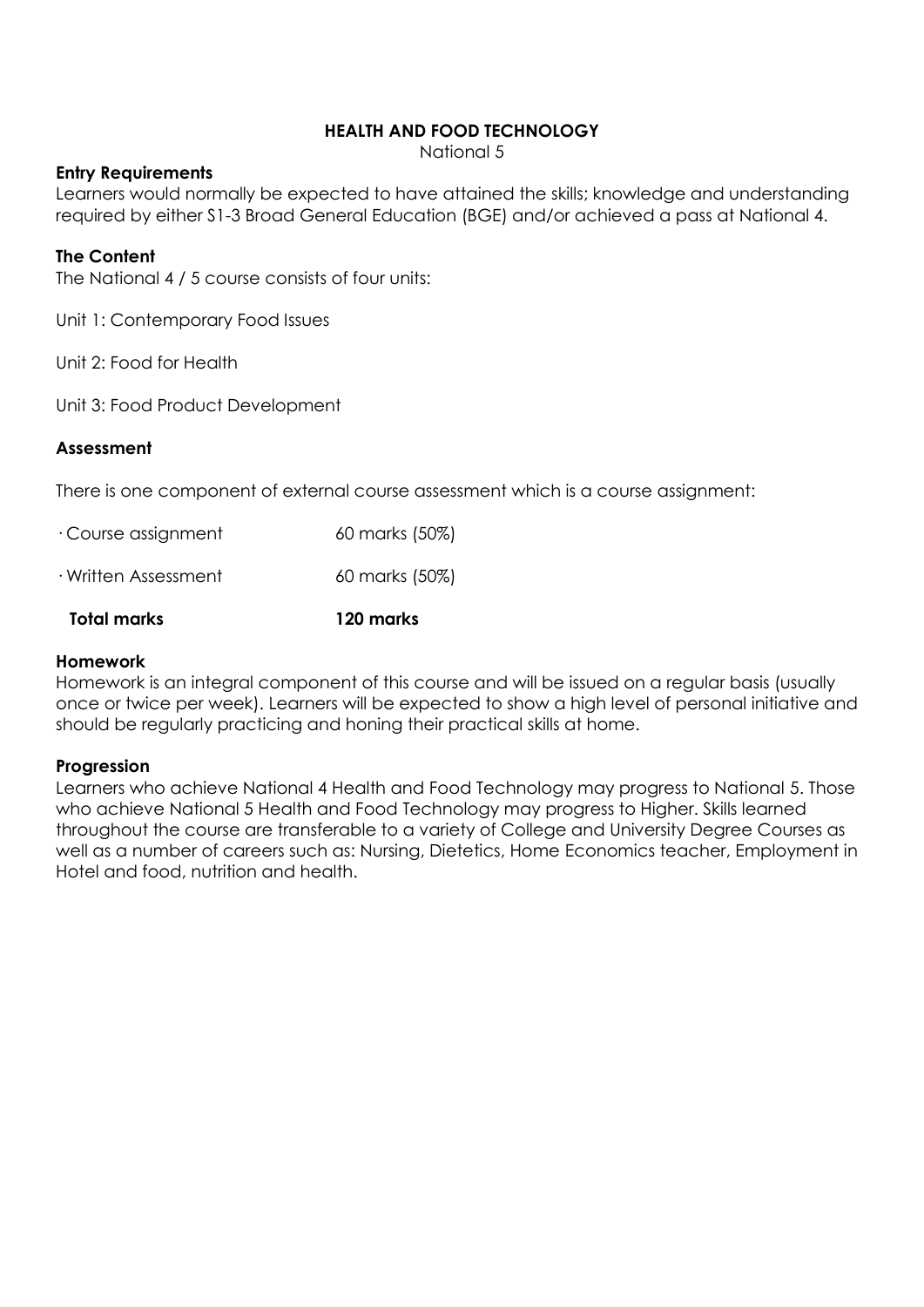#### **HEALTH AND FOOD TECHNOLOGY**

**Higher** 

#### **Entry Requirements**

This course is normally suitable for those who have achieved a pass at National 5 Health and Food Technology and National 5 English.

#### **The Content**

The Higher course consists of three units:

#### **Unit 1: Contemporary Food Issues**

#### **Unit 2: Food for Health**

#### **Unit 3: Food Product Development**

#### **Assessment**

Internal assessment will be on-going throughout the course and takes the form of a variety of practical and written exercises.

There is one component of external course assessment which is a course assignment:

| Total marks                | 120 marks      |
|----------------------------|----------------|
| $\cdot$ Written assessment | 60 marks (50%) |
| $\cdot$ Course assignment  | 60 marks (50%) |

# **Homework**

Homework is an integral component of this course and will be issued on a regular basis (usually once or twice per week). Learners will be expected to show a high level of personal initiative and motivation in order to complete all tasks to a high standard.

#### **Progression**

Pupils who achieve Higher Health and Food Technology may progress to:

Further Education or Higher Education including HNC, HND or Degree courses in Dietetics, Food Product Development, Health Service, Environmental Health Officers, Food, Nutrition and Health, Catering and Hospitality Operations, Employment in Hotel, Catering and Hospitality Operations. Various careers e.g. nursing, social work, food technologist, education, primary teaching and teaching.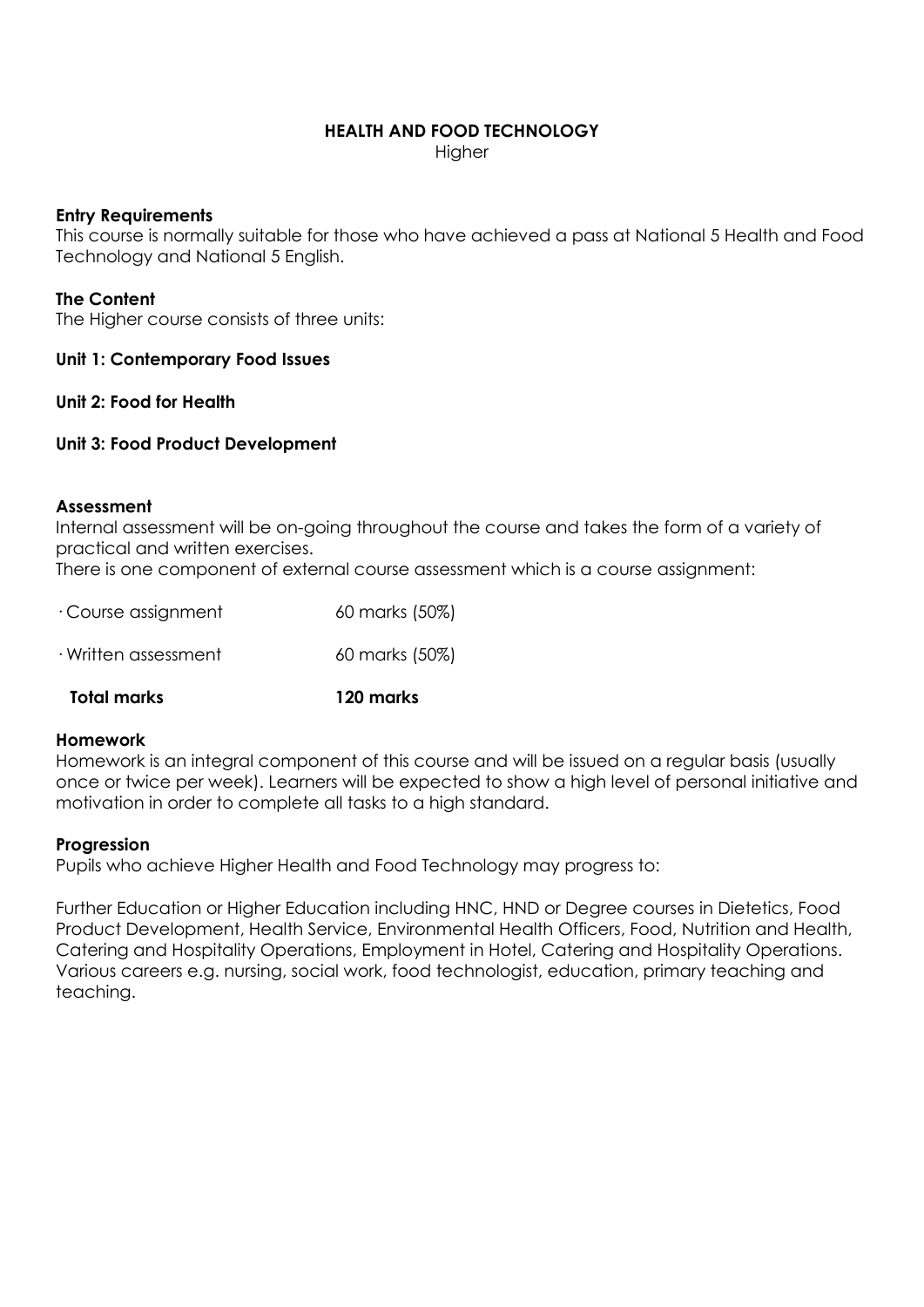# **HOSPITALITY**

National 5

#### **Entry Requirements**

The learner would normally be expected to have attained the skills, knowledge and understanding required by either S1-3 Broad General Education (BGE) and/or achieved a pass at National 4.

# **The Content**

**Unit 1: Cookery Skills Techniques and Processes:** The aim of this Unit is to enhance learners' cookery skills, food preparation techniques and their ability to follow cookery processes in the context of producing dishes. Learners will also develop an understanding of the importance of safety and hygiene and the ability to follow safe and hygienic practices at all times.

**Unit 2: Understanding and Using Ingredients:** The aim of this Unit is to enhance learners' knowledge and understanding of ingredients from a variety of different sources and of their characteristics. It also addresses the importance of sustainability, the responsible sourcing of ingredients and of current dietary advice, in order to adapt recipes accordingly. Learners will further develop the ability to select and use a range of appropriate ingredients in the preparation of dishes and to do so safely and hygienically.

**Unit 3: Organisational Skills for Cooking:** The general aim of this Unit is to extend learners' planning, organisational and time management skills. Learners will develop the ability to follow recipes; to plan, produce and cost dishes and meals; and to work safely and hygienically. They will also extend their ability to carry out an evaluation of the product.

# **Assessment**

All areas are internally assessed in the form of practical activities.

A final assessment consists of three parts:

**Practical Activity** – This will be devised by the SQA each year and will involve the following:

- The preparation of a three course meal within a timed period.
- Use of a range of equipment, techniques, cookery processes and food items will be assessed.
- This will be assessed internally. Assessor will use a check list to record attainment throughout the test.

**Assignment** – involved creating an organised time management plan used in the final practical activity. This will be completed under exam conditions and externally assessed.

**Question paper** - takes place in the school. Assessed externally.

#### **Homework**

Homework is an integral component of this course and will be issued on a regular basis (usually once per week). Learners will be expected to practice practical skills at home on a regular basis. On the run up to exams pupils are expected to practice exam recipes regularly at home.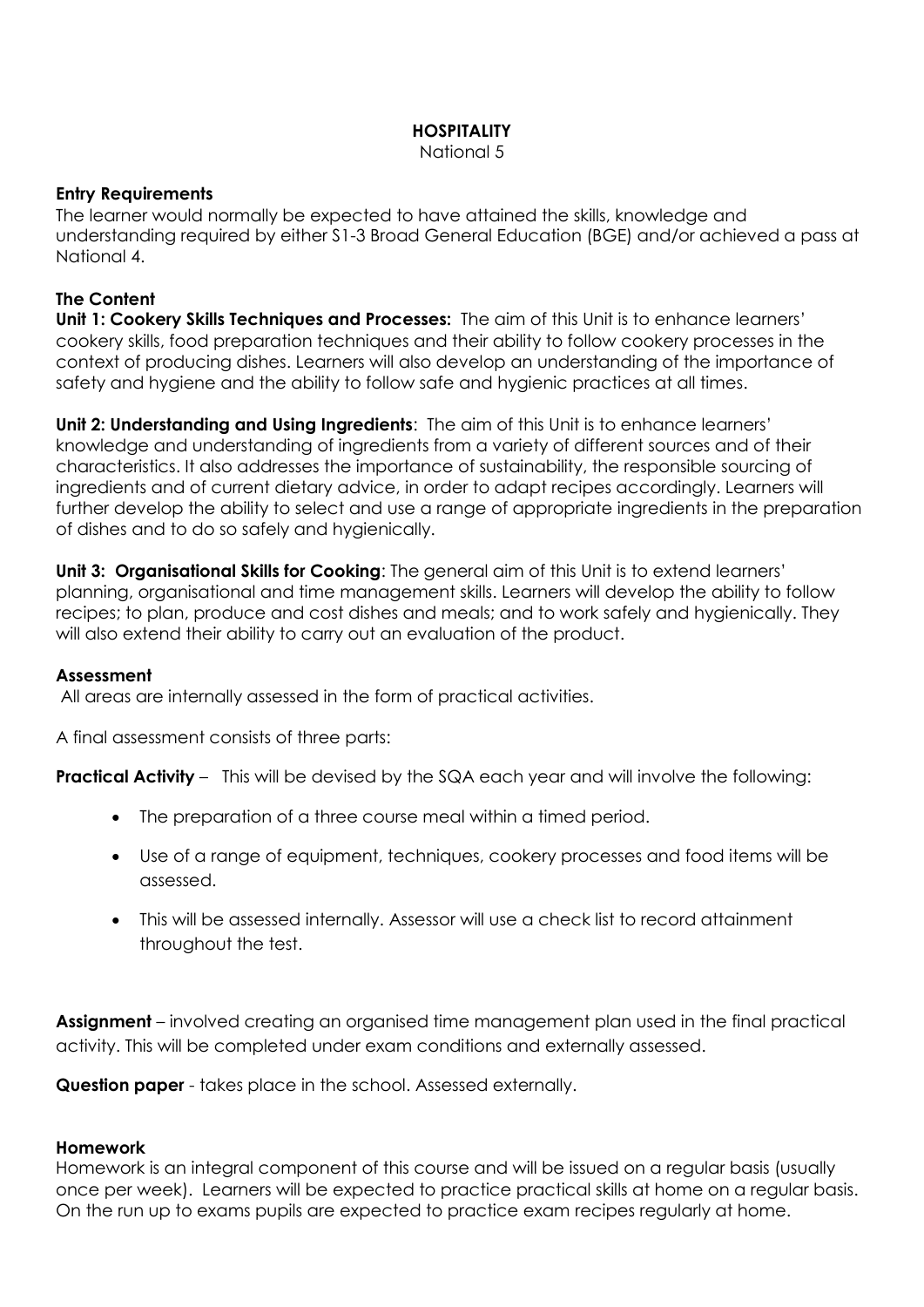#### **Progression**

Learners who achieve National 4 Practical cookery may progress to National 5 Practical cookery. After National 5 practical cookery has been achieved there is no route for progression in school but Higher Hospitality may be offer at Dundee and Angus College. Skills learned throughout the course are transferable to a variety of College and University Degree Courses as well as a number of careers. These include: Chef, Banquet Manager, Cafe Manager, Catering Manager, Cook, Food and Beverage Manager, Events planner.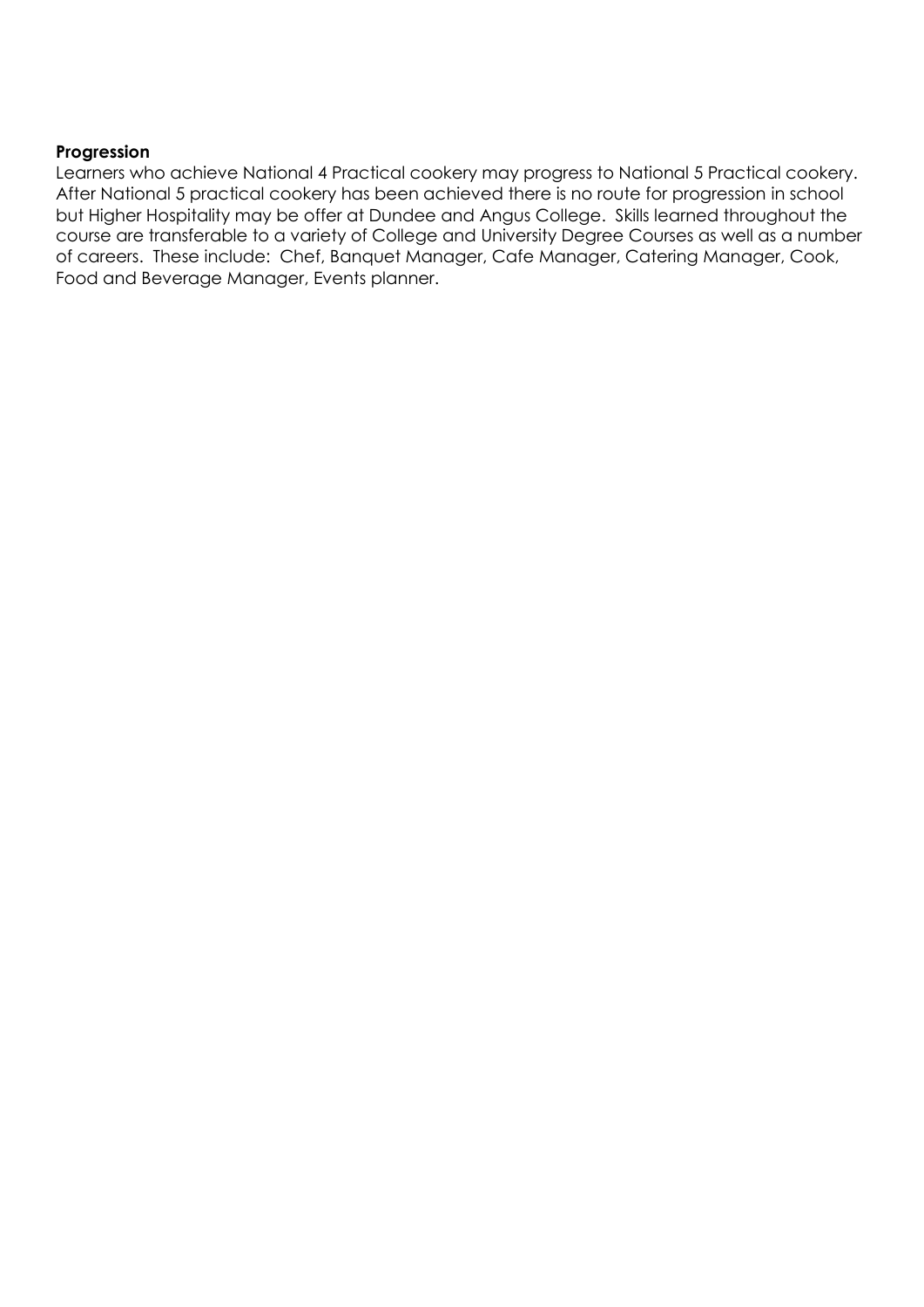# **HOSPITALITY - PRACTICAL CAKE CRAFT**

National 5

#### **Entry Requirements**

The learner would normally be expected to have attained a high level of skills, knowledge and understanding required by either S1-3 Broad General Education (BGE) and / or achieved a pass at National 4/5 Hospitality of Health and food technology.

A high level of skills, knowledge and understanding required by either S1-3 Broad General Education and/or a National 4/5 pass in Art and Design would also be beneficial to enable the pupil to cope with the creative aspect of the course.

# **The Content**

The National 5 course consists of three areas:

# **CAKE BAKING**

The course aims to enable pupils to: acquire knowledge and understanding of methods of cake production, develop knowledge and understanding of functional properties of ingredients used in cake production and develop technical skills in cake baking. Learners will create a wide range of baked products to support their learning. Learners will also develop an understanding of the importance of safety and hygiene and the ability to follow safe and hygienic practices at all times.

# **CAKE FINISHING**

This area of the course aims to enable pupils to: develop technical and creative skills in cake finishing, follow safe and hygienic working practices, develop their knowledge and understanding of cake design and follow trends in cake production, acquire and use organisational skills in the context of managing time and resource and to do so safely and hygienically.

# **PLANNING AND DESIGN**

This area of the course aims to enable pupils to: develop the skills, knowledge and understanding to prepare a plan of work for baking and finishing their final cake. Learners will create cakes for a range of occasions to allow them to develop a high standard of drawing techniques to produce a detailed design illustration for their final product.

# **Assessment**

The course assessment consists of 3 components:

- **Question paper:** The purpose of this question paper is to assess the candidates' ability to integrate and apply breadth, knowledge, understanding and skills from across the course content.
- **Assignment** and **Practical activity**: The assignment and practical activity are inter-related and will be assessed using one activity. Candidates will carry out one task: designing, planning, making, finishing and evaluating a cake —which will provide evidence for both components.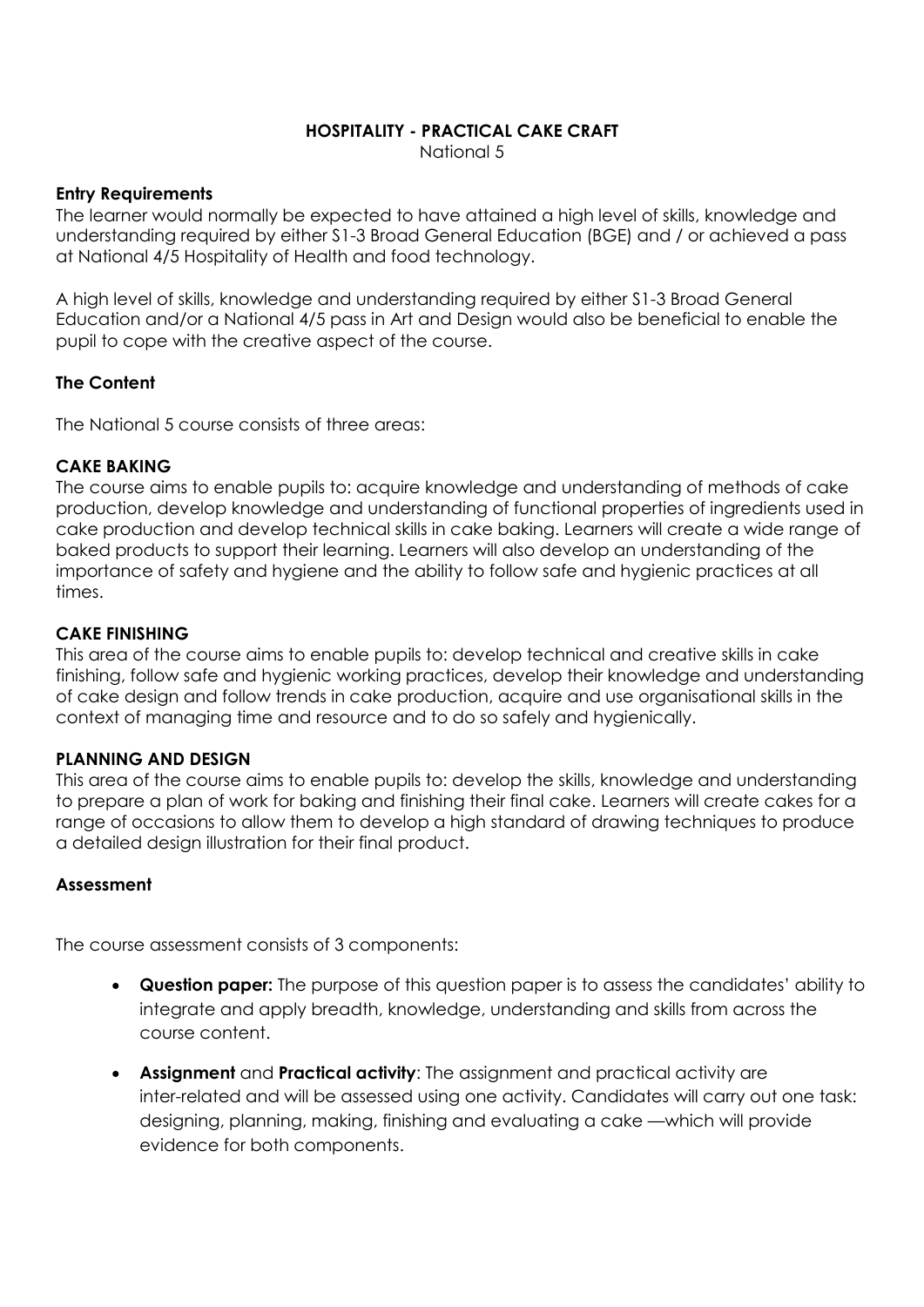#### **Homework**

Homework is an integral component of this course and will be issued on a regular basis (usually once per week). Learners will be expected to practice practical skills at home on a regular basis. On the run up to the practical activity learners are expected to practice the skills and techniques required to create their final product. Pupils will also be expected to use the resources on GLOW to consolidate their learning and to use as a revision aid prior to their written exam.

#### **Progression**

After National 5 practical cake craft has been achieved there is no route for progression within school. Pupils can go on to further education in Hospitality or can use this qualification to gain work in the bakery and cake decoration industry.

Skills learned throughout the course are transferable to a variety of College and University Degree Courses as well as a number of careers. It is this transferability that will help candidates with further study and enhance their personal effectiveness and employability, which might not necessarily be related to hospitality. Manual dexterity, fine motor skills and hand-eye co-ordination are developed through this course, and are valued in a range of sectors.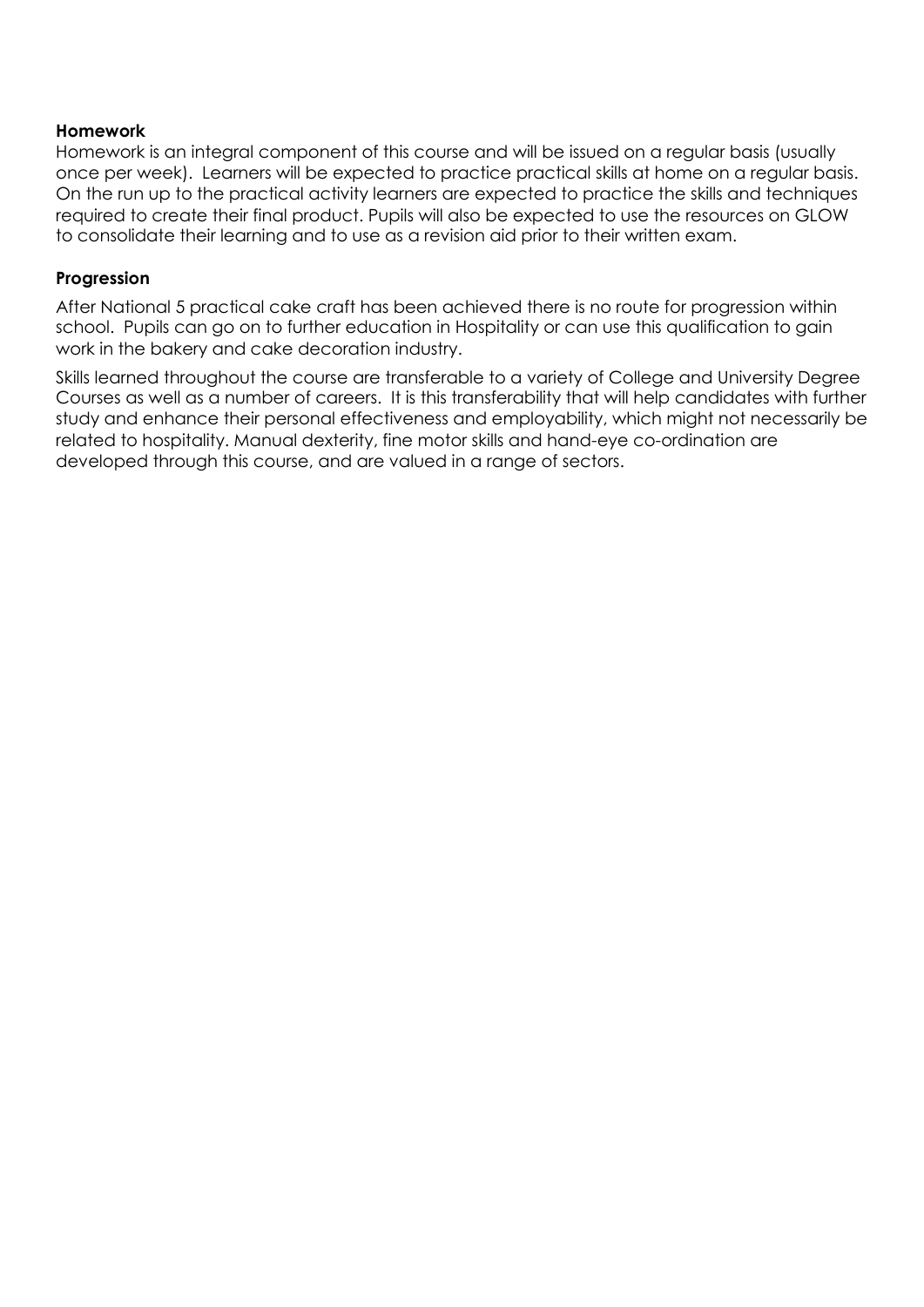# **PHYSICAL EDUCATION**

National 4 / 5

#### **Entry Requirements**

All learners at Monifieth High School will be expected to have attained the skills; knowledge and understanding required through their S1-2 Broad General Education (BGE). Learners will then follow a National 4 / 5 curriculum through both S3 & S4.

# **The Content**

The National 4 / 5 course consists of two units:

#### **Unit 1: Performance Skills**

In this Unit, learners will develop their ability to perform in physical activities by enabling them to acquire a comprehensive range of movement and performance skills. They will learn how to select, use, demonstrate and adapt these skills. Learners will develop consistency in their control and fluency during movement to enable them to meet the physical demands of performance in a safe and effective way. The unit offers opportunities for personalisation and choice in the selection of physical activities.

#### **Unit 2: Factors Impacting on Performance**

The general aim of this unit is to develop learners' knowledge and understanding of the factors that impact on performance in physical activities. Learners will consider the effects of mental, social, emotional and physical factors that impact on performance and will develop an understanding of how to plan for, monitor, record and evaluate the process of personal performance.

# **Assessment**

Internal assessment will be on-going throughout the course and takes the form of a workbook and practical assessment.

There is one component of external course assessment which is a portfolio:

|           | Total marks                        | 120 marks |
|-----------|------------------------------------|-----------|
| $\bullet$ | One-off Performance x 2 activities | 60 marks  |
| $\bullet$ | Portfolio                          | 60 marks  |

\*The Added Value Unit at National 4 level provides candidates with evidence of added value in the National 4 course. Learners will prepare and carry out a performance which will allow them to demonstrate challenge and application. Added Value at National 5 is included in the course assessment.

#### **Homework**

Homework is an integral component of this course and will be issued on a regular basis (usually once or twice per week). Learners will be expected to show a high level of personal initiative and motivation in order to complete all tasks to a high standard. Homework is often practical based i.e. carrying out aspects of a training programme.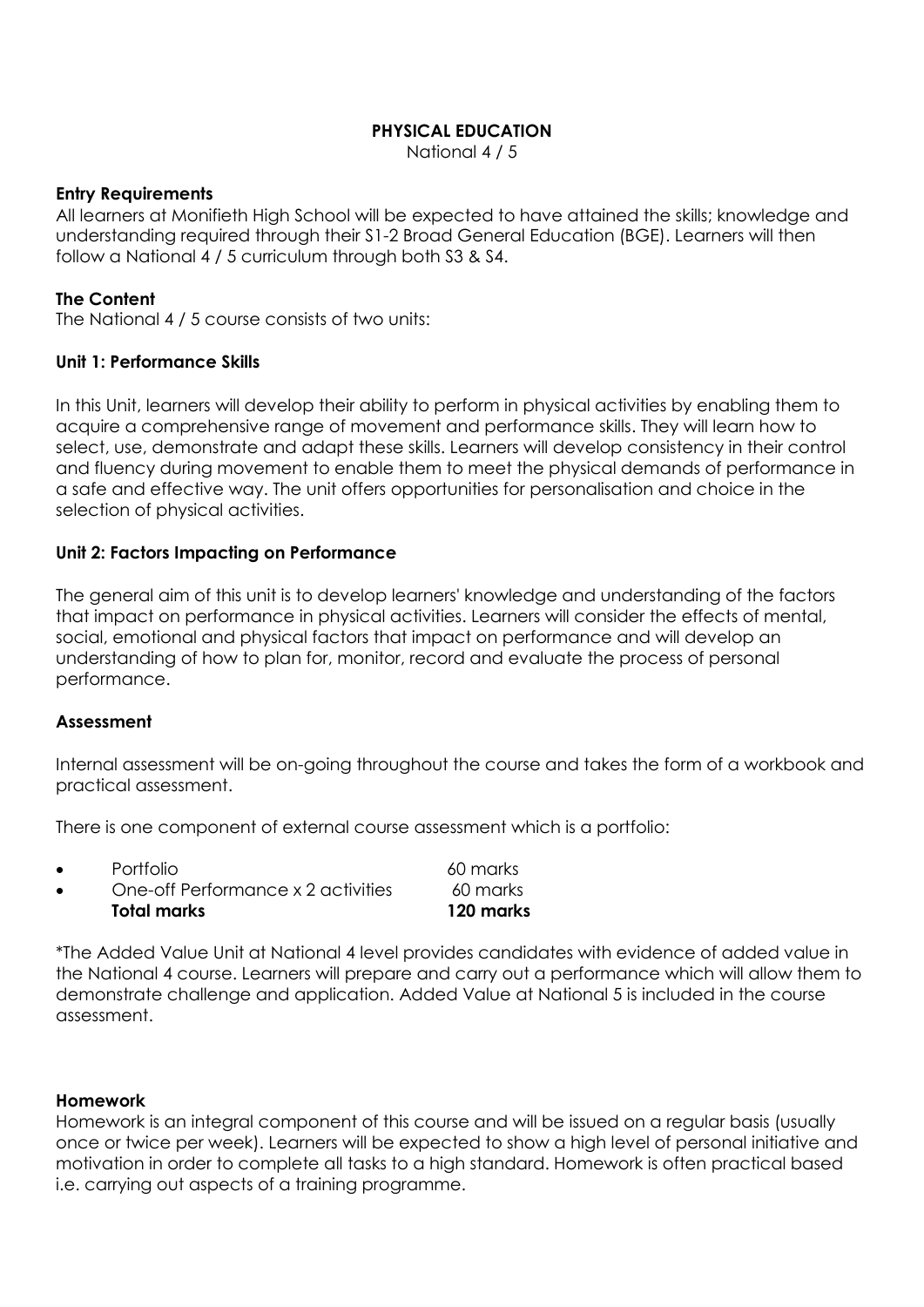#### **Other Important Notes**

Before opting for this course pupils must carefully check the activities offered in the Performance Skills unit as all activities are compulsory. This is particularly important in regards to the swimming component of the course.

#### **Progression**

Learners who achieve National 4 Physical Education may progress to National 5 Physical Education. Those who achieve National 5 Physical Education may progress to Higher Physical Education. Those who achieve a grade 'A' with 90% +, may progress to Advanced Higher Physical Education. Skills learned throughout the course are transferable to a variety of College and University Degree Courses as well as a number of careers which include: sports coach, armed forces, physical education teacher, physiotherapy, leisure and recreation, life guard, sports lecturer, physiologist, sports medicine, sports dietition, biomechanist, sports journalist, conditioning coach, sports marketing, leisure management, sports photography, primary teaching.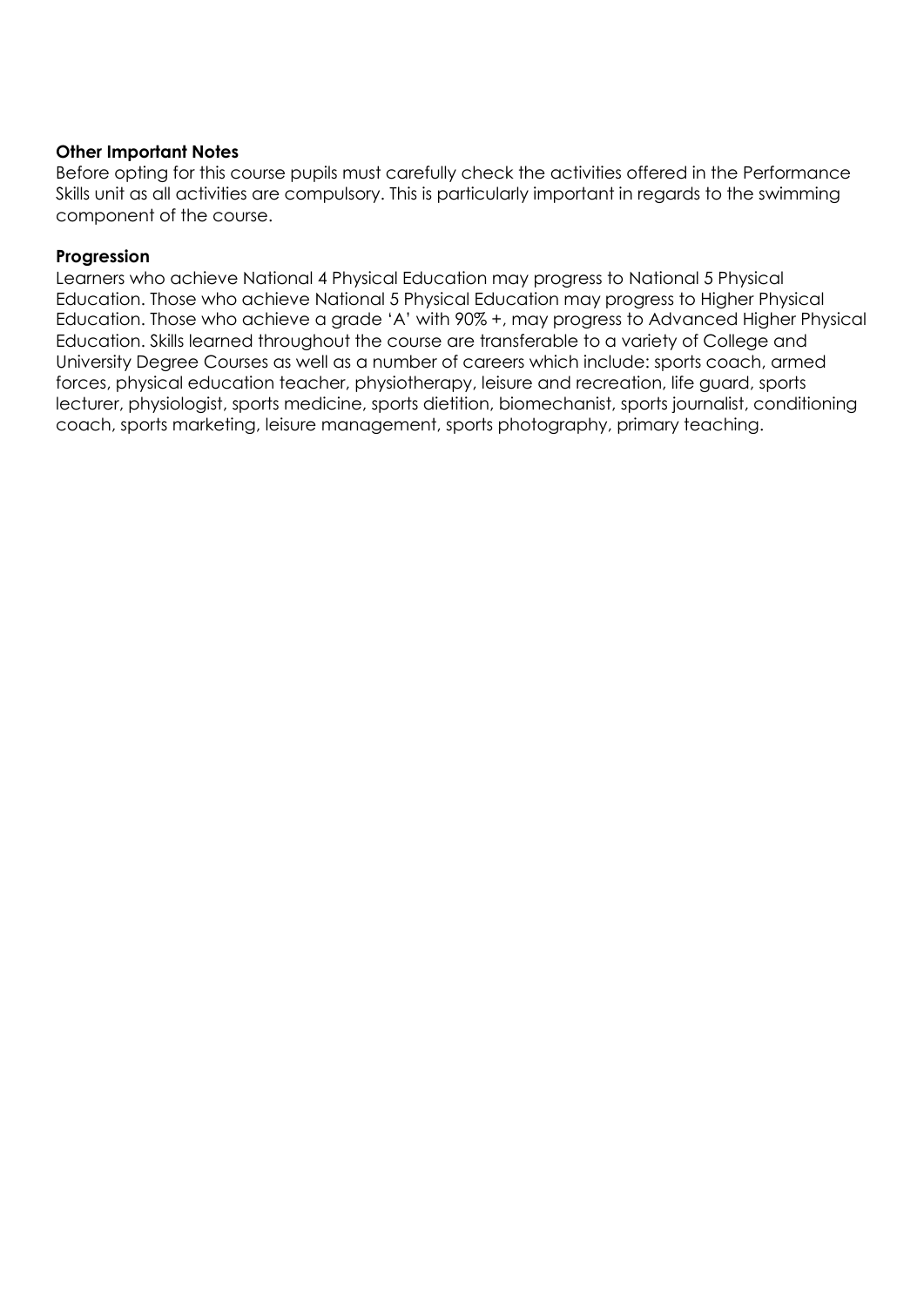# **PHYSICAL EDUCATION**

**Higher** 

#### **Entry Requirements**

This course is normally suitable for those who have achieved a B pass at National 5 Physical Education and a pass at National 5 English.

#### **The Content**

The Higher course consists of two units :

#### **Unit 1: Performance Skills**

In this Unit, learners will develop a broad and comprehensive range of complex movement and performance skills through a range of physical activities. They will select, demonstrate, apply and adapt these skills and will use them to make informed decisions. They will also develop their knowledge and understanding of how these skills combine to produce effective outcomes. Learners will develop consistency, precision, control and fluency of movement. The unit offers opportunities for personalisation and choice in the selection of physical activities used for learning and teaching.

#### **Unit 2: Factors Impacting on Performance**

In this unit, learners will develop knowledge and understanding of the factors that impact on personal performance in physical activities. Learners will consider the effects of mental, social, emotional and physical factors can influence effectiveness of performance. They will develop knowledge and understanding of a range of approaches for enhancing performance and will select and apply these factors to impact on their personal performance. They will create development plans, modify these and justify decisions relating to future personal development needs.

#### **Assessment**

Internal assessment will be on-going throughout the course and takes the form of a workbook and practical assessment.

There is one component of external course assessment which is a question paper:

- Question Paper 50 marks
	- One off Performance x 2 activities 60 marks **Total marks 110 marks**

#### **Homework**

Homework is an integral component of this course and will be issued on a regular basis (usually once or twice per week). Learners will be expected to show a high level of personal initiative and motivation in order to complete all tasks to a high standard. Pupils will also be expected to use the resources on GLOW to consolidate their learning and to use as a revision aid prior to their written exam.

#### **Other Important Notes**

Before opting for this course pupils must carefully check the activities offered in the Performance Skills unit as all activities are compulsory. This is particularly important in regards to the swimming component of the course. We would strongly recommend that Higher pupils participate in a minimum of two physical activities regularly to develop their physical competancies.

#### **Progression**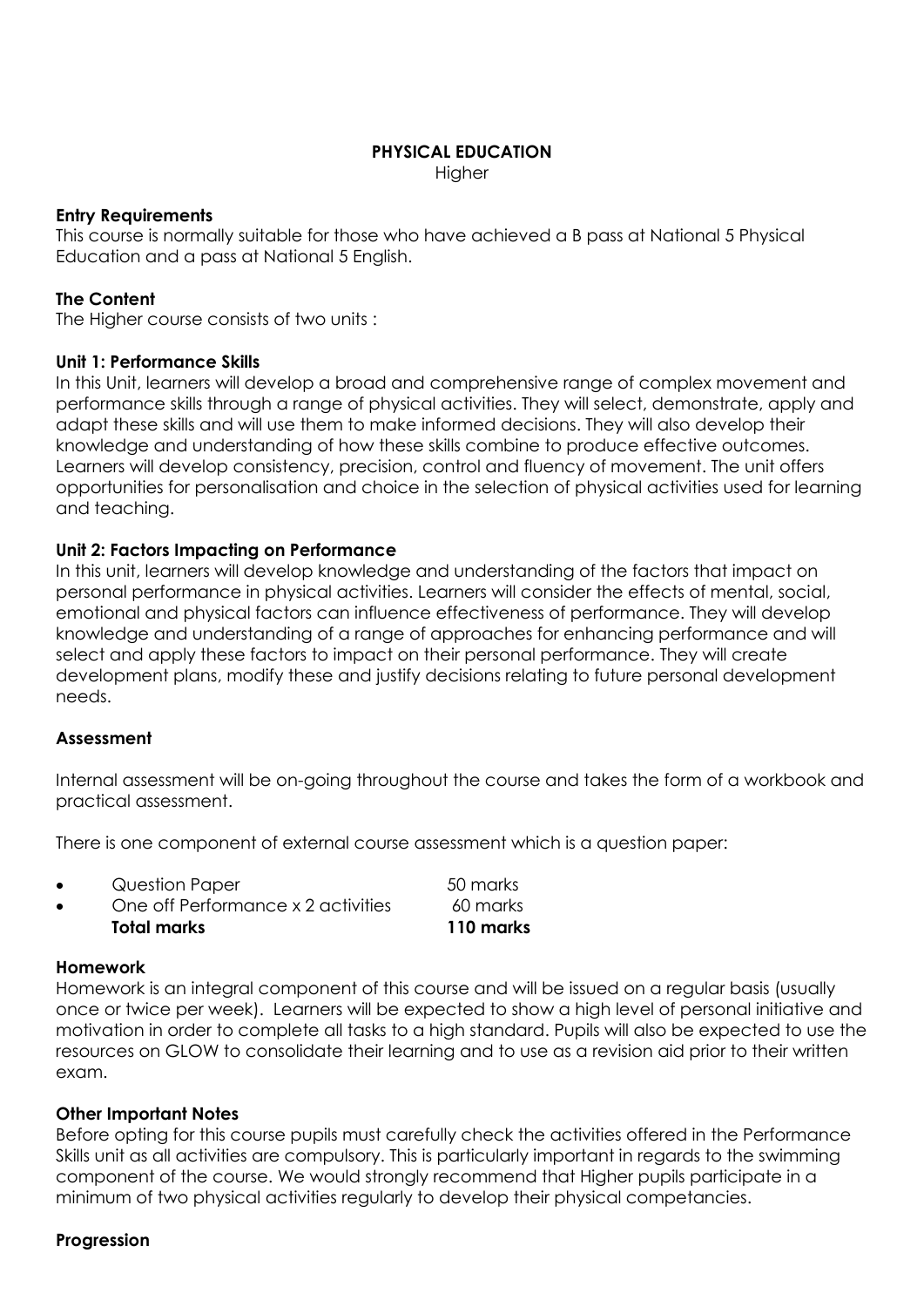Learners who achieve National 4 Physical Education may progress to National 5 Physical Education. Those who achieve National 5 Physical Education may progress to Higher Physical Education. Those who achieve an 'A' at Higher Physical Education may progress to Advanced Higher Physical Education. Skills learned throughout the course are transferable to a variety of College and University Degree Courses as well as a number of careers which include: sports coach, armed forces, physical education teacher, physiotherapy, leisure and recreation, life guard, sports lecturer, physiologist, sports medicine, sports dietition, biomechanist, sports journalist, conditioning coach, sports marketing, leisure management, sports photography, primary teaching.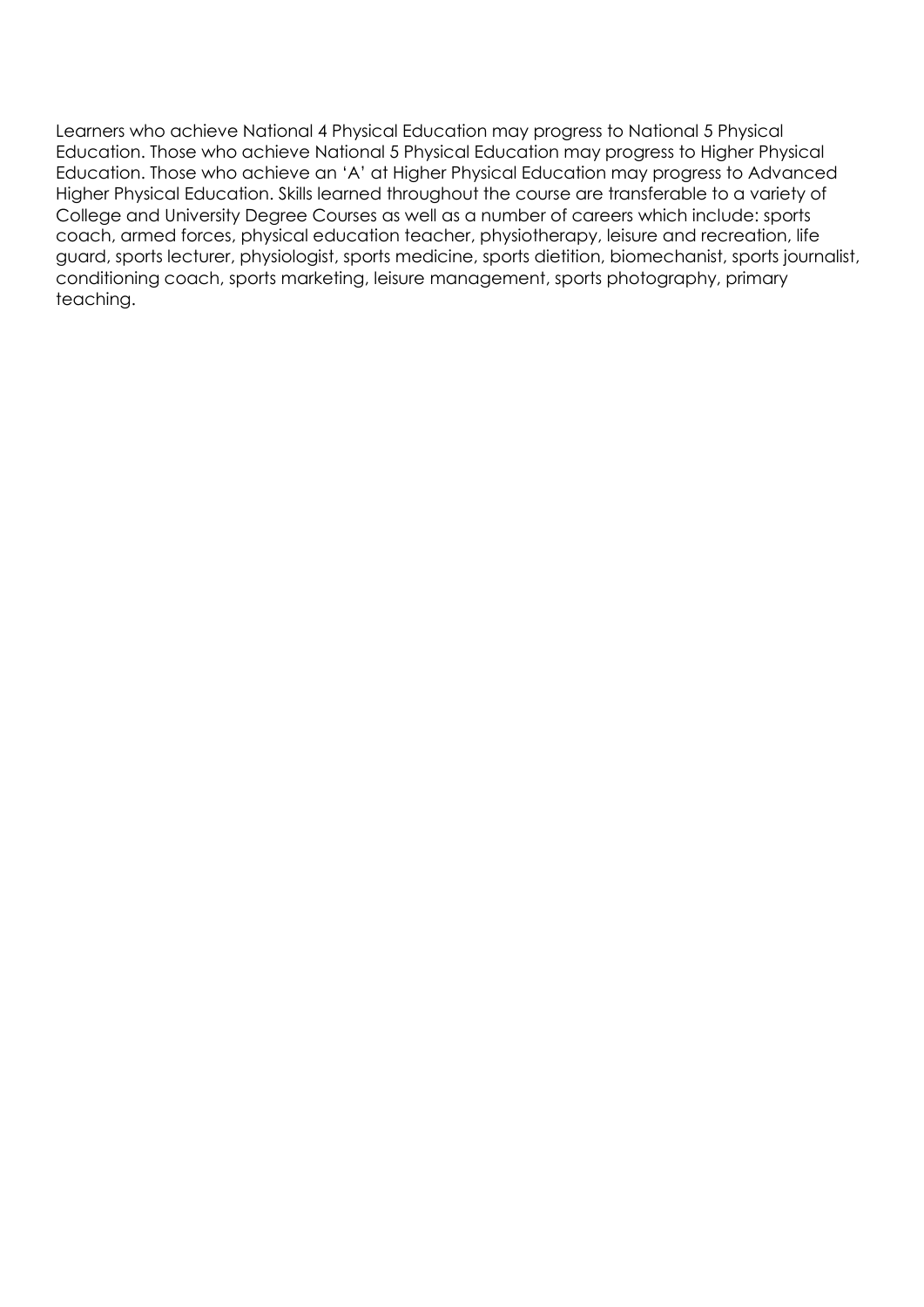# **PHYSICAL EDUCATION**

Advanced Higher

#### **Recommended Entry**

· Higher Grade PE with an 'A' pass. This **MUST** include a Performance pass of 90%+

#### **Purpose of the Course:**

- to provide candidates with the opportunity to explore, in an extended way, key aspects of performance.
- to develop the advanced techniques necessary to perform at an advanced level.
- to develop candidates knowledge of the nature and demands of quality performance.

#### **Course Details**

There are three mandatory component units: **1. Performance**

- **2. Perspectives on Performance**
- **3. Investigation of Performance**
- **1. Performance –** this is assessed internally and based on a single activity undertaken on the course
- **2. Perspectives on Performance –** this is assessed internally and consists of two one hour essays based on research in two areas of analysis
- **3. Investigation of Performance –** this is assessed internally and draws upon the knowledge and understanding gained through the Perspectives and Performance units
- **4.** A final **Dissertation** which is assessed **externally** and relates to the work undertaken in the Perspectives and Investigation of Performance units.

#### **Progression**

Pupils who achieve Advanced Higher level Physical Education may progress to: Further Education or Higher Education including HNC, HND or Degree in Physical Education or associated subject areas Employment in Fitness, Health, Leisure and Recreation Industries

**Any candidate undertaking this course is expected to be self-motivated and dedicated in their pursuit of a serious performance goal. A great deal of the necessary training and associated study requires to be completed independently.**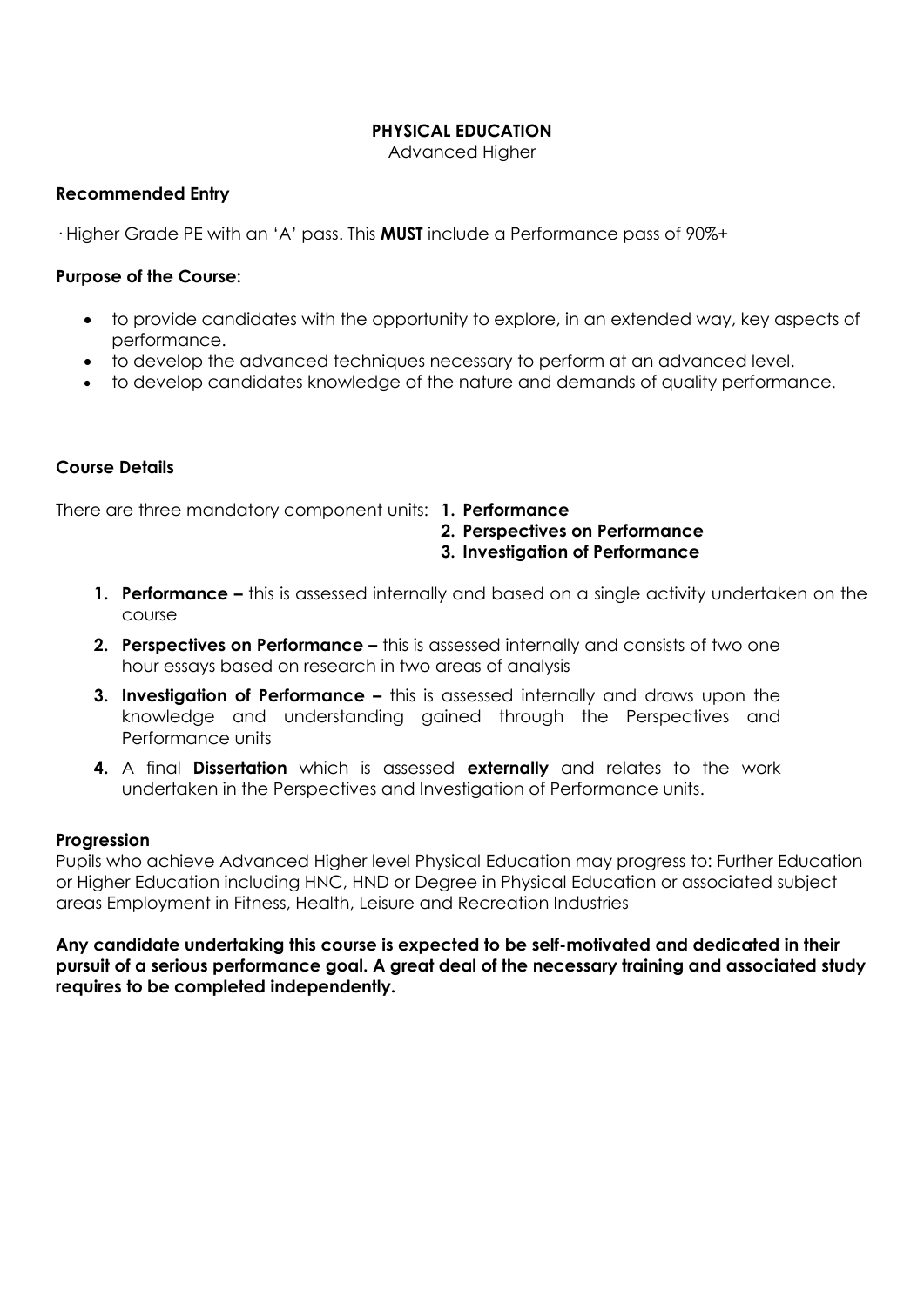# **PHYSICAL EDUCATION - LEADERSHIP THROUGH SPORT**

#### **Entry Requirements**

This course is suitable for pupils who have an interest in sporting activities, teaching others, working with primary pupils and childcare.

#### **The Content**

This course consists of three units of work ranging from volunteering and participating in sport to working with primary and ASN pupils. Learners will also experience other coaching certificates and first aid qualification. There will be a combination of practical activities and classroom work.

#### **Unit 1: Activity and Participation**

In this Unit, learners will develop their knowledge and understanding of the benefits which can be achieved by participating in sport. This will be explored by pupils in the form of planning, participating and evaluating in sport.

#### **Unit 2: Developing Volunteers**

In this unit, learners will develop knowledge and understanding of the various roles which can be undertaken in sport. This will be explored by pupils in the form of volunteering and investigating the benefits of taking an active role in being involved in sport.

#### **Unit 3: Youth Achievement Award: Gold, Silver or Bronze**

Both of these units involve developing learner's knowledge, ability and confidence to deliver PE lessons to primary pupils and reflect on this experience.

#### **Course assessment**

The unit assessments are internally assessed throughout the course and take the form of logbooks and practical activities.

# **Progression**

Learners who achieve this course may progress to a variety of College and University Degree Courses as well as a number of careers which include: sports coach, armed forces, physical education teacher, physiotherapy, leisure and recreation, life guard, sports lecturer, physiologist, sports medicine, sports dietician, biomechanist, sports journalist, conditioning coach, sports marketing, leisure management, sports photography, primary teaching.